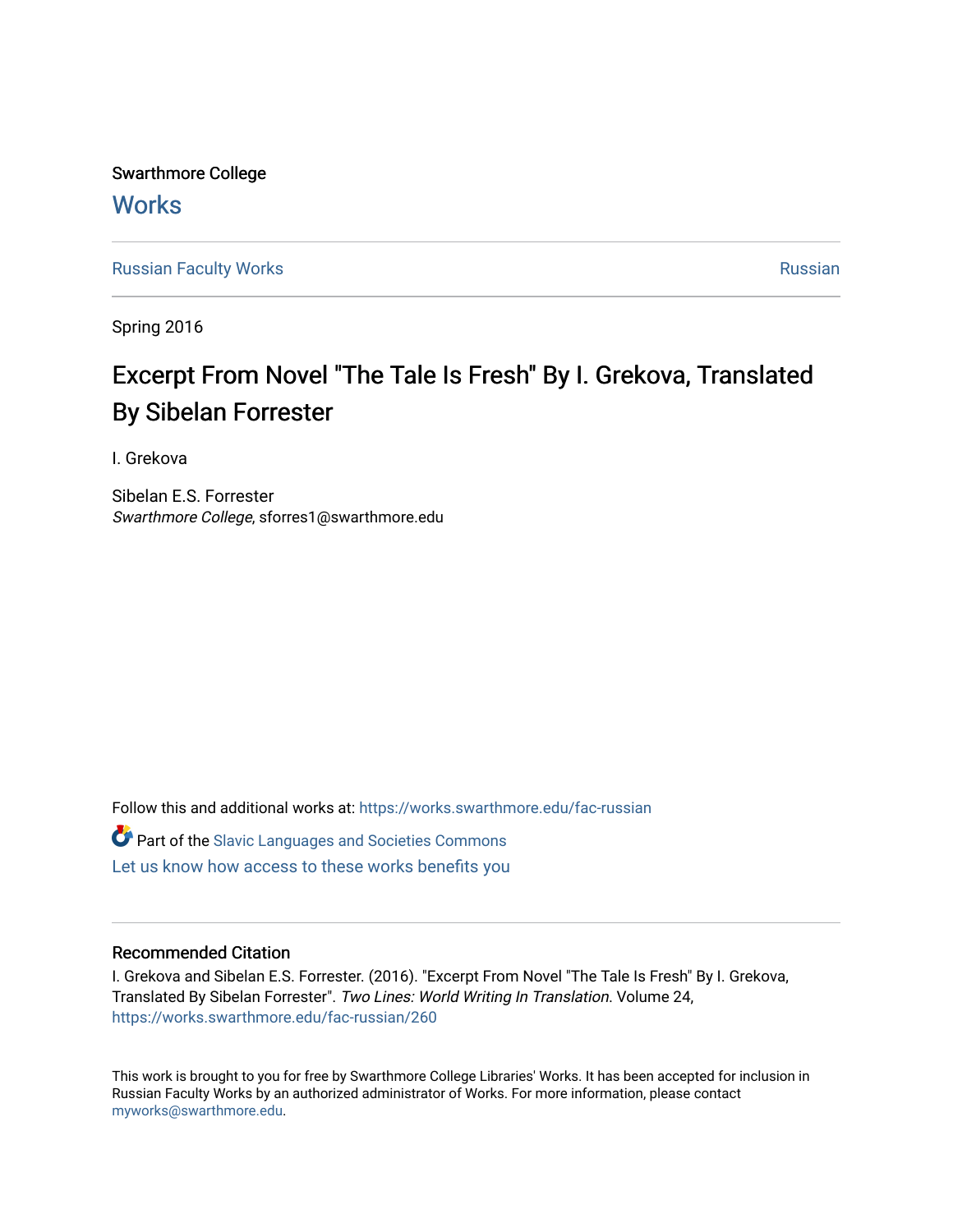*I. Grekova, pseudonym of Elena Sergeevna Venttsel' (1907-2002}, was a mathematician. Her name incorporates the mathematic variable* y (igrek *in Russian}. Along with textbooks and professional studies, she wrote three novels, six novellas, and numerous stories reflecting life in the Soviet Union, especially for women.* 

## Свежо предание

Первым впечатлением, которое он запомнил, был радужный солнечный зайчик на стене. Обои были светлые, в крупных косых клетках, и в самую середину одной из клеток упал зайчик и лежал там, не шевелясь, притихший и полосатый, сияющий каждым цветом.

Маленький мальчик еще толком не знал названий цветовему было всего три года. Он засмеялся и стал ловить зайчик рукой. Зайчик не давался: он только лег сверху на желтоватую худенькую руку и чуть-чуть изменил цвета. Мальчик был счастлив.

Он сидел на постели у мамы, на подушке, между мамой и зайчиком. Он давно не видел маму: она куда-то исчезла, а потом вернулась, и вот сейчас, сидя на подушке, он был ужасно счастлив, весь дрожал от счастья и от страха, что мама снова уйдет. Мама лежала желтая и бледная, та и не та, не совсем знакомая, остриженная, с короткой щетинкой на черной круглой голове. Малыш трогал щетинку пальцем, узнавал маму и боялся себе поверить и на всю жизнь запомнил радужный зайчик на светлых обоях и ощущение счастья, смешанное со страхом, что оно уйдет....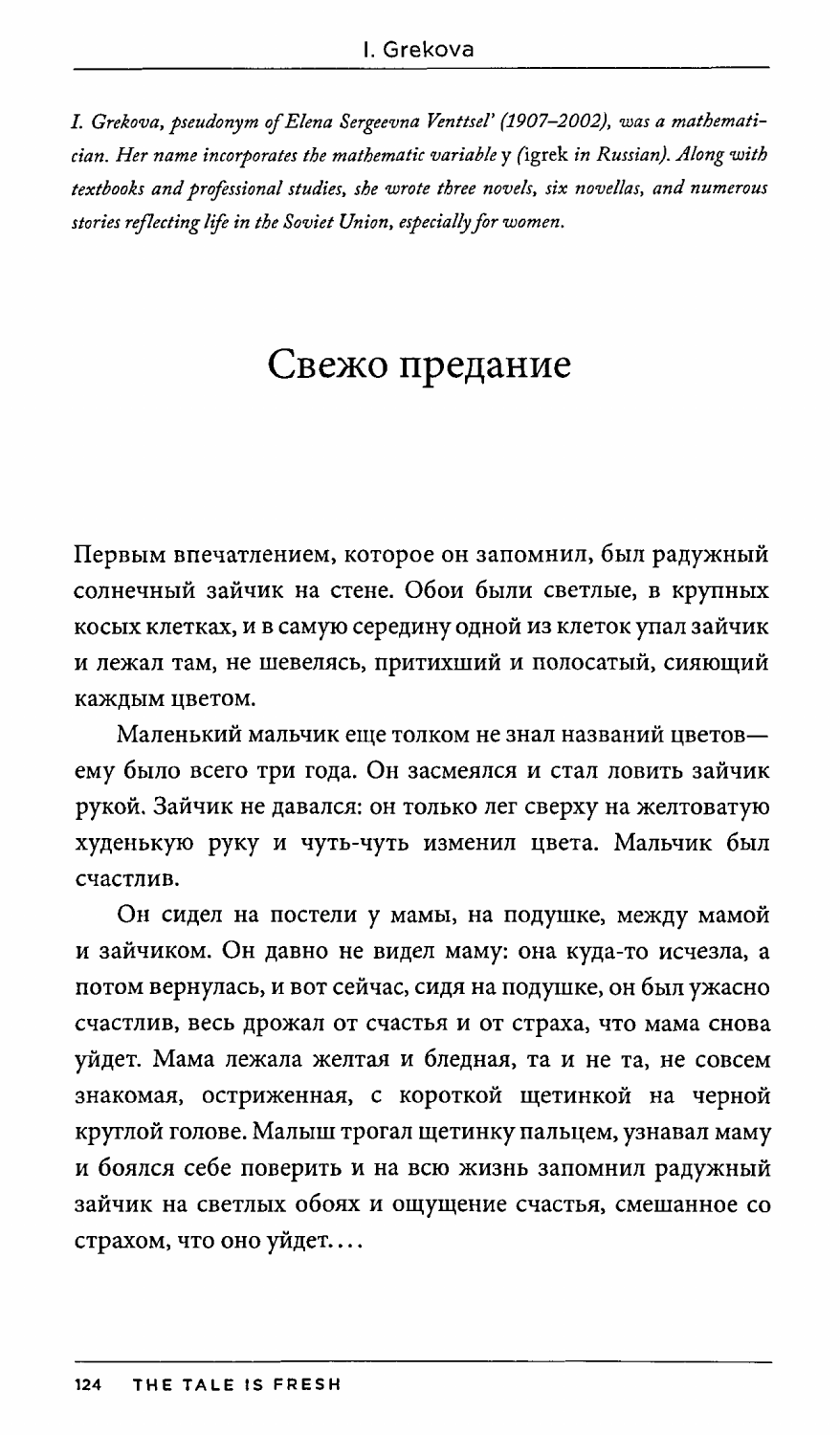## **The Tale Is Fresh**

The first impression that lodged in his memory was a rainbow-edged spot of light on the wall. The wallpaper was pale, with large slanting checks, and the light spot fell in the very middle of one of the checks and lay there without stirring, quiet and striped, shining with every color.

The little boy still didn't know the names of the colors well-he was only three years old. He laughed and started trying to catch the light spot with his hand. The light spot wouldn't let him catch it: it just lay on top of his thin yellowish arm and changed colors ever so slightly. The boy was happy.

He was sitting on mama's bed, on a pillow, between mama and the spot of light. He hadn't seen mama for a long time: she had disappeared somewhere, and then came back, and right now, sitting on the pillow, he was terribly happy, all trembling from happiness and from fear that mama might go away again. She was lying there, sallow and pale, herself and not herself, not entirely familiar, with her hair cut, short bristles on her round black head. The little boy touched the bristles with his finger, recognized that it was his mother, and was afraid to believe it. And he remembered for his whole life the rainbow spot of light on the pale wallpaper and the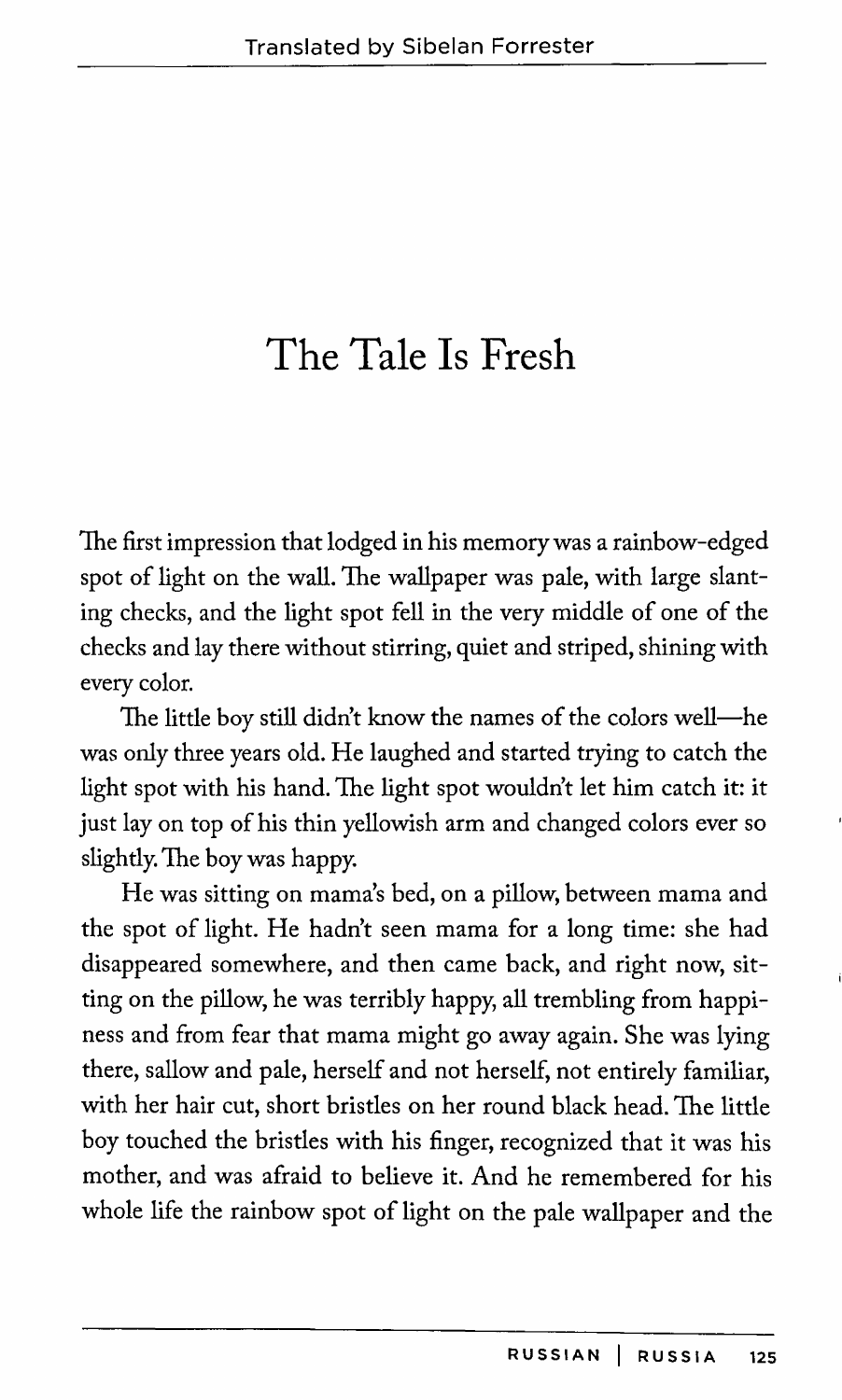feeling of happiness, mixed with fear that it would go away.

Afterward, much later, he found out that it had happened in the year 1920, that mama had been sick with typhus and had almost died, and the rainbow spot of light came from the crystal ashtray on the table. It was a big ashtray made of clear, heavy crystal with smooth gleaming facets. When the boy got bigger, he learned to move the ashtray himself on sunny days and to send the spot of light along the wall. And so a rainbow spot of light danced over his childhood, his life, but then it started to appear more and more rarely, until finally it went out altogether.

The boy's name was Konstantin Levin.

His parents-Izaak Levin and Vera Bergman-had met in 1912 at a student party. He was studying engineering, she was in the Bestuzhev courses for women. Both of them were young, even very young. Both were revolutionaries. Both had gone into the revolution because it was impossible to live in any other way.

Vera was merry, black-haired, with round trustful eyes and finely waving hair, such a fine wave that it didn't even seem fluffy. When she opened her mouth to laugh, her pale blue teeth stood in an even row like peas in a pod. She spoke with a very sweet guttural burr, and every "r" leaped and jingled in her throat like a little round bell. Vera often laughed, she liked to be with people, she was hard to embitter and easy to console, and she was firm as a rock in misfortune. A laughing flint pebble. When you strike it, it gives off laughter and sparks.

Many people thought she was frivolous. And it was hard to guess, no one would have guessed, that this light, laughing, merry Vera carried an unchanging, horrible image with her, hiding it deep inside. It was the image of two dead people—her grandfather and Tsilya.

Her grandfather and her little sister Tsilya had been killed in a pogrom in 1905, when Very was twelve. Her grandfather was lying on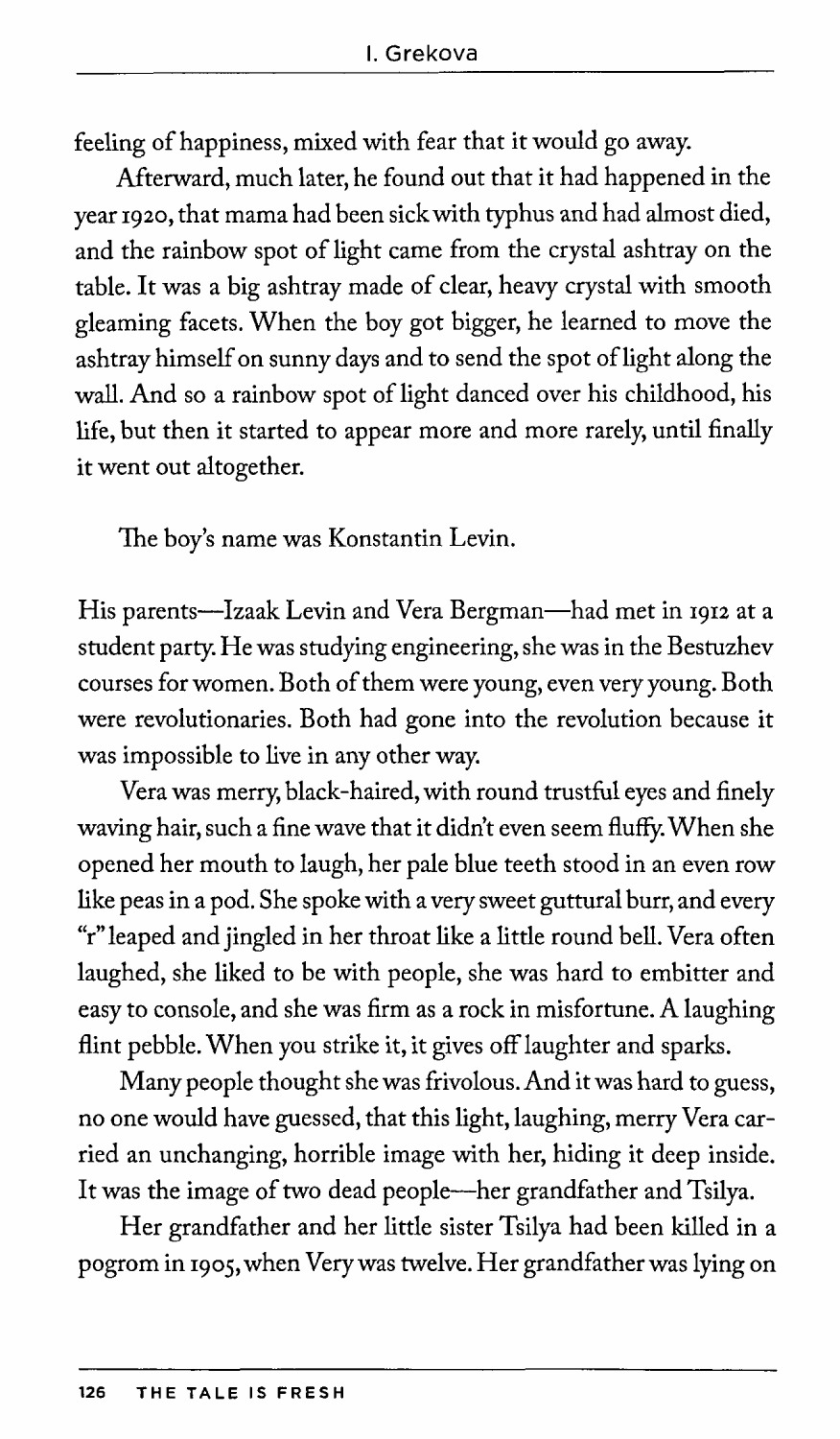his back, head turned to one side, his gray beard sticking out to the side. He was motionless, but it seemed as if he was running, desperately hurrying, and his beard had been blown to one side by the wind. And across her grandfather's wide chest lay little Tsilya, with a blue face, her black curls in little ringlets. Grandfather was holding her, as if to protect her and carry her away with him-in his old man's arm, white and very skinny with blue veins.

This picture always lay before her. All Vera had to do was fall silent, get pensive, simply stop laughing, and something inside her would slip off-like a pendulum swinging toward its point of balance-and once again grandfather and Tsilya would be lying there, on the ground splattered with red. The moment she was off her guard they were there again. Grandfather and Tsilya.

At first it made her want to shout, bite her hands, but gradually Vera almost got used to them. And the picture itself changed with the years, grew more peaceful, and now in her memory grandfather lay more motionless, and his beard wasn't blown quite as much to the side by the wind. But the image was always inside her, and it was because of them that Vera went into the revolution: grandfather and Tsilya. It was impossible for things to be that way. Something had to be done so that it wouldn't be that way.

Vera saw Izya Levin for the first time at the door of the little apartment where a get-together had been scheduled. She rang the bell, and he opened the door. She had been running up the stairs, afraid she was being tailed; she was panting, and coming from the frost outside into the warm. She had long eyelashes and batted them to shake off the snowflakes.

On the threshold stood a tall, swarthy young man, slender as a whip, with enormous, light eyes that were merry to the point of insolence. These eyes were what stuck most in her memory, and also his tousled brown hair, damp in front, sticking to his forehead. He was wearing a white, gleaming Tolstoyan shirt and a twisted silk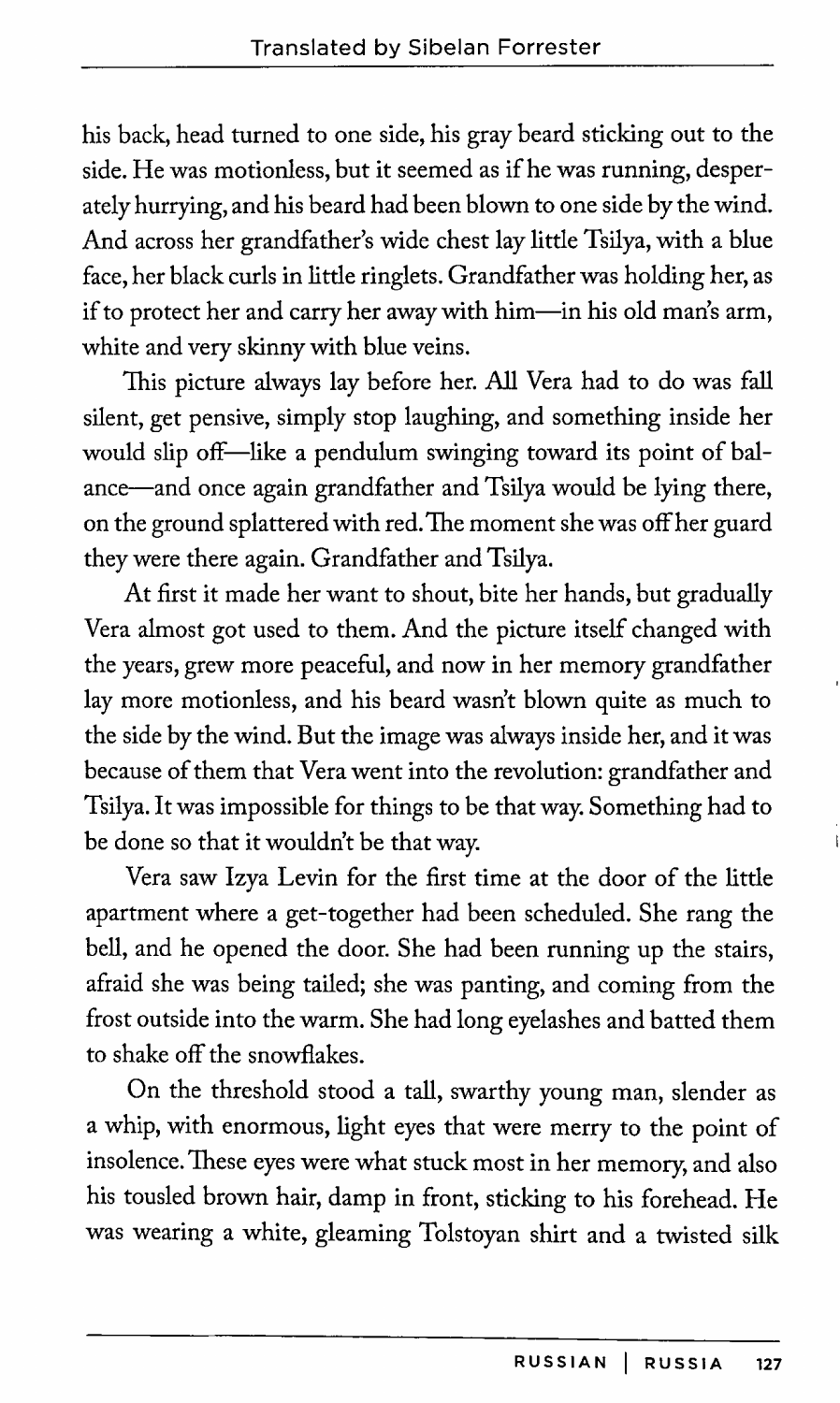belt with ornamental tufts. A student's jacket hung by some kind of miracle on one shoulder. In his hand, a guitar.

"I'm Vera Bergman," she said. The little bell rolled and jingled twice in her throat.

The student looked at her, his eyes laughing with furious joy, but he didn't say his name. Instead of greeting her, he moved the guitar into his other hand, brought his index finger up to his lips, then very quickly and without any constraint put it on one of Vera's cheeks, then the other, and said twice, "Tss! Tss!" as if he had burned himself.

"Like testing an iron?" asked Vera.

"Exactly. Clever girl. You understand everything."

"Well then ... "said Vera, abashed, and stole a look in the mirror. And indeed, her cheeks were red as fire from the cold, with a light fuzz, and probably just adorable.

But he was a strange one, all the same ...

Meanwhile the strange student quickly, gracefully, and just as unconstrainedly helped her take off her velvet jacket, her fur hat, took her little muff, and he hung and put all that down, turning this way and that way, flexible, slender, flapping the black wing of his hanging jacket, which had also figured out how to dance, hanging on his shoulder in some mysterious way. All this was a bit over the top. There was too much movement for the simple task he was doing. It seemed as if any moment his waist might snap.

He flung the door wide open and bowed, letting her go through ahead.

The room-not quite a dining room, not quite a living room--was thick with smoke; the samovar was singing, cups were clattering. The hostess-a thin, freckled young woman with a horsy face and a pince-nez that hung on some kind of reins-barely noticed Vera, quickly gave her hand a shake, said, "Amuse yourself independently. We don't stand on ceremony. Some tea?" and, without waiting for an answer, went back to the debaters.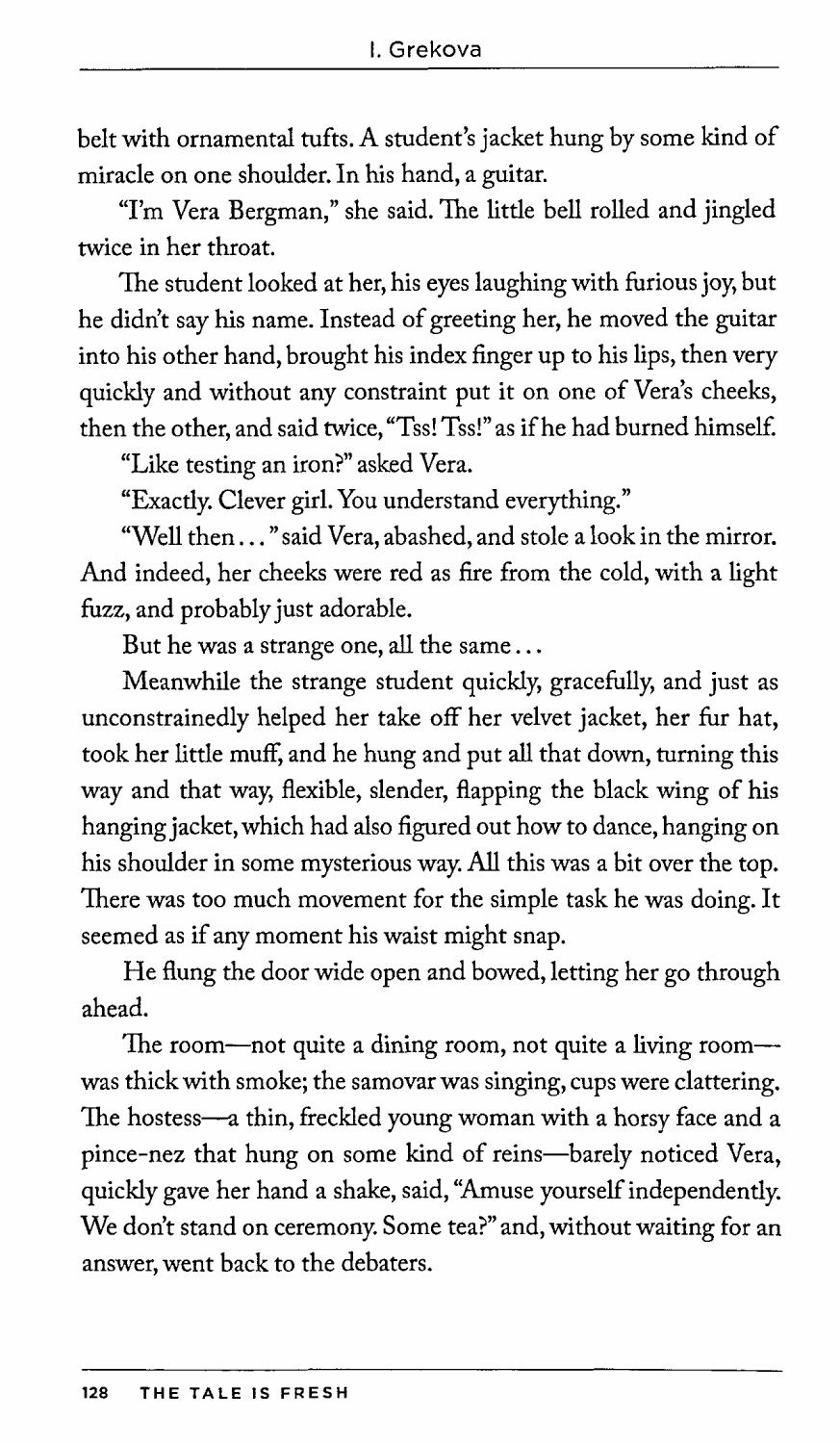The argument was humming like a hive of bumblebees. Tobacco smoke marched over the tea table with the dirty plates, soggy cigarette butts, bloodless lemon slices in unfinished glasses of tea. What was the debate about? She could hear "The State Duma ... Markov the Second ... the Beilis case ... medical expertise ... international scandal ... the Beilis case ... "

Suddenly one person who stood out from the group of debaters-a hefty man with a black beard-lifted a hand as broad as a frying pan, and announced in a powerful bass that drowned out the argument, "That's not the main thing now. The important thing now is theory. There's no revolution, no struggle without theory."

But Vera didn't understand anything about theory. It seemed to her, most likely out of naivety, that you didn't need any theory. Do you really need a theory to love and to hate? She had joined the revolution because she couldn't do anything else. And also because they were lying there forever: her dead grandfather and dead Tsilya. But she never spoke about that to anyone. She couldn't let anyone in to the place where they lay.

Sitting on the couch and barely listening to the debate, she looked around, her lively eyes flashing. No, it seemed he wasn't here--the comrade she had agreed to meet. To whom she was supposed to say prearranged words (if only she didn't forget!). Who was supposed to give her letters from the Center. She wasn't acquainted with any of the faces around her. The only one who seemed familiar-frighteningly familiar-was the student who had opened the door for her and burned himself on her cheeks. He kept appearing here and there around the room-quick, mobile, eyes burning, flapping the wing of his jacket, bending first to one person, then to another, and suddenly he stopped in front of her, put his foot on a chair, seized the guitar firmly and precisely, tapped his knuckles on the soundboard, plucked the stringsonce, twice ... And at once the debating voices were drowned out. The strings began to ache with a penetrating tenderness ...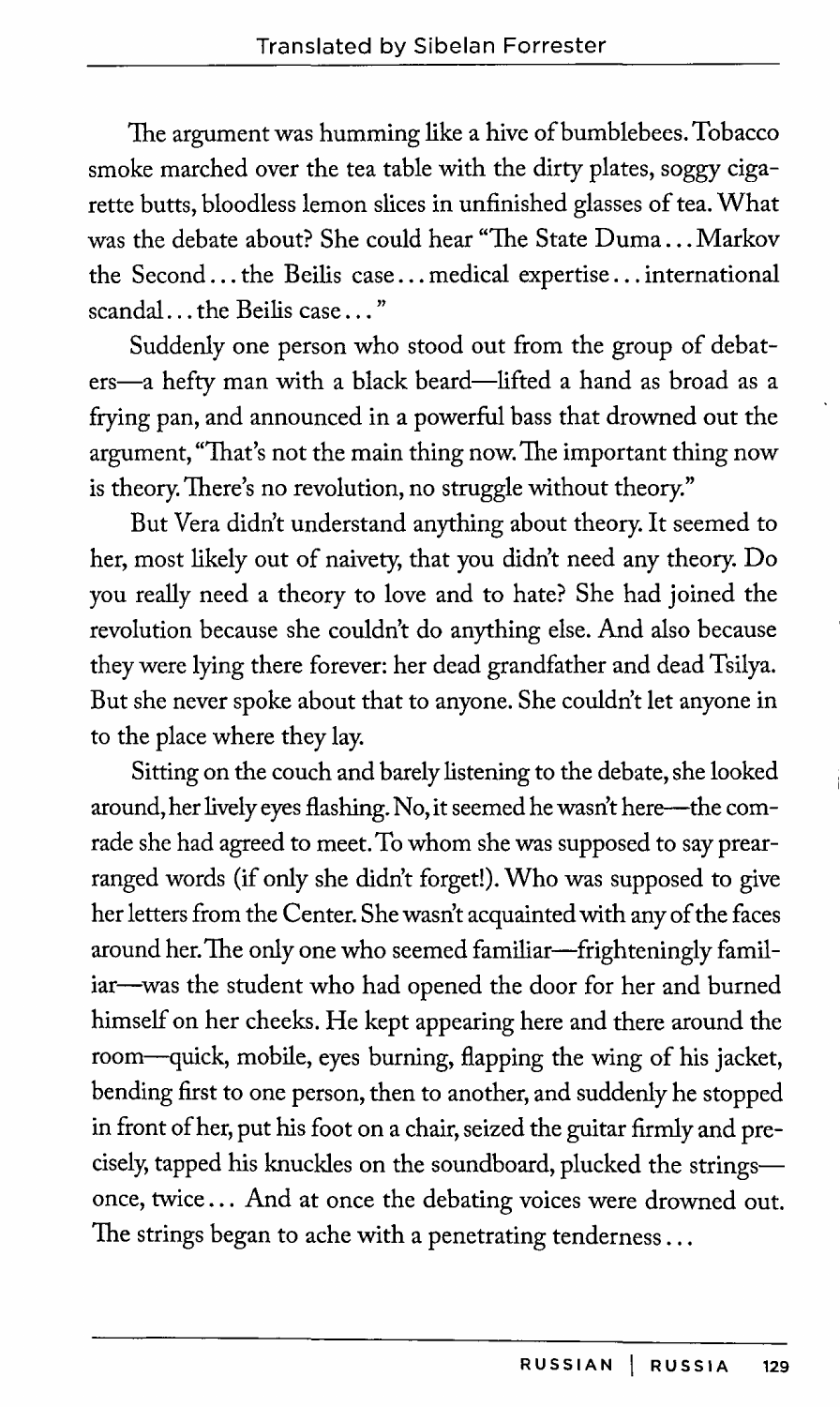"Well then!" he cried under his breath and broke into a rapid, stifled patter, rushing forward:

In the field a little birch tree stood... In the field the curly birch tree stood ...

he informed her confidentially, in a half whisper, as if it were who knows what kind of news ( only for you, only for you!). And the guitar kept fluttering in his hands, twisting, jumping.

I'll break the white birch tree ...

he informed her in the same way, as a secret, looking fiercely into Vera's eyes. "He'll break it," she started to believe, "oh, he'll break it!"

"There we go," he said, once he finished the song and sat down beside her. "Let's drink some tea."

Everything was blue-gray with smoke, and there were cigarette butts lying everywhere: in the saucers, on the windowsills, in the glasses with the lemon slices. The debates were soggy and yellow too, like the cigarette butts, and Vera didn't understand any of it, but the merry student was beside her: he would jump up, sit back down, pick up the guitar, and put it away-restless as fire in the wind. But strangely, his restlessness made her feel calm. That other comrade still hadn't come in. That should have worried Vera but it didn't, everything was fine, and she wasn't even afraid when around midnight the bell rang-long, demanding-and someone said, "The police!" There was a bit of a commotion, someone gasped, someone broke a glass, the hostess suggested that they should all keep their presence of mind, while the hefty blackbeard went to open the door. Vera herself had no idea how she wound up in the corridor, and then in the kitchen, with that same student.

"Put your things on quickly," he ordered in a whisper, holding her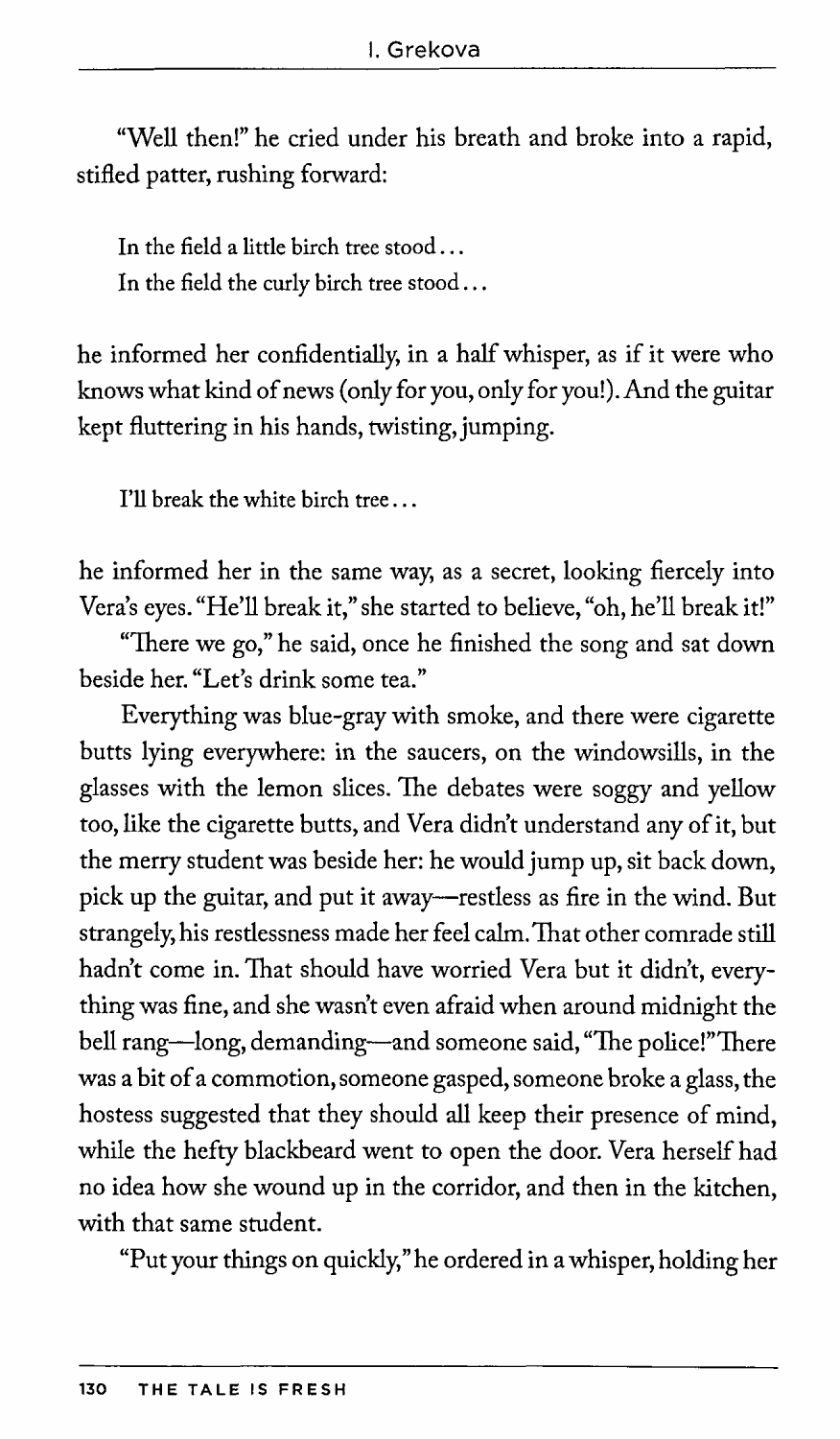jacket and hat for her. "I couldn't find your muff. Can you manage without it?"

"No doubt."

"Now I'll get you out of here. You aren't afraid?"

"No."

He sharply pulled the window frame inward, it flew open wide with a dry paper snap. Outside breathed the dark, damp air of early winter. The snow had already stopped, and after the smoky room, the unexpected freshness of the night air went into their lungs like a delicate happiness.

The student jumped up on the windowsill like a cat and pulled Vera up behind him. Outside the window was a sloping roof, powdered with snow that was very white in the darkness. It rang under their feet like a bucket.

They ran across the roof, went down the fire stairs, climbed onto another roof, then a third ... Then Vera had no more idea where they were and what roofs and ladders they were taking. Up and down ... The student led her by the hand, sometimes carefully lifted her or helped her down. He went lightly and confidently in the darkness, with a catlike, sensitive step. Vera would not have been surprised if he had dropped from the roof, flipped over like a cat and landed right on his feet. She wasn't afraid-on the contrary, she felt cheerful and curious: how would all this end?

In the end they had to jump off a low shed roof right into the soft, fluffy snow, which settled under their feet. The courtyard was deep, dark, without a light in the windows. He jumped first and caught Vera right in his arms---thin, strong, with hard muscular knobs at the shoulders. They stood that way, locked in a hug, knee-deep in snow, catching their breath and listening.

"I guess that's it," he said. "I don't hear anyone coming after us. Well, how are you?"

"Great."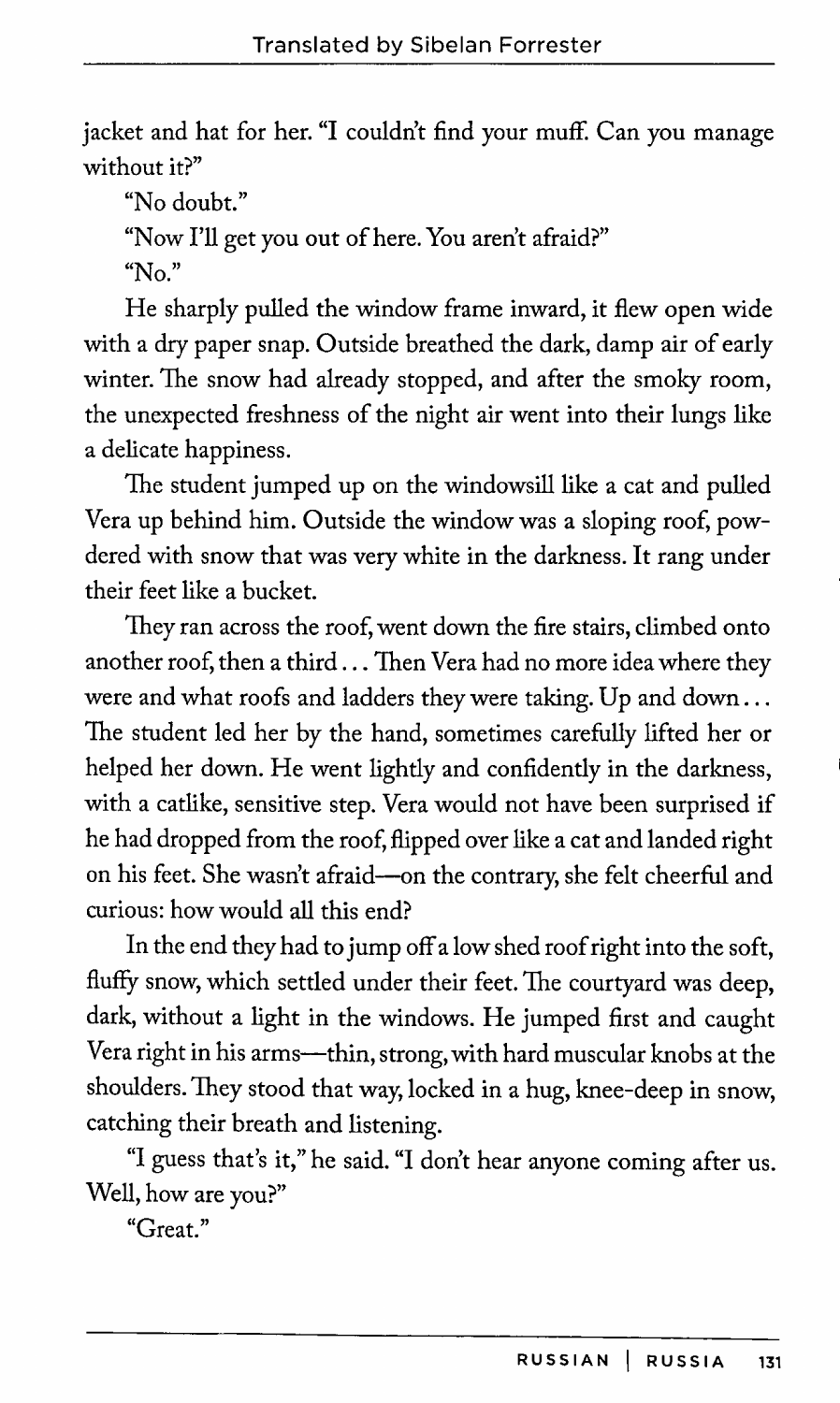"Great," he teased, trying to roll the little bell of the "r." And suddenly, without letting go or holding her more tightly, he kissed her cold lips that smelled of thaw and snow.

"Is it all right that I did that so soon?" he asked and opened his arms.

Vera didn't answer; for some reason she started laughing. She just stood there and laughed, loudly, carefree, slapping her palms against her knees. Her knees were low, right against the snow. Actually, he was standing knee-deep in the snow and also, probably, looked like a shorty. Was she laughing at him?

"What is it?" he asked, fairly offended. "If you didn't like it, slap me and we're done."

"No, it's all right. It just seemed very funny. I don't even know what your name is."

"I'm Izya. Izaak Ruvimovich. Izaak Ruvimovich Levin. Got it?"

"Got it. Ruvimovich," she said, and suddenly put her head on his shoulder. He gave her a slight hug.

"And I don't know your patronymic."

"Oh, it's very simple. Ilyinishna."

"Ilyinishna," he said pompously, carefully, and kissed her again. "From some fairytale: Ilyinishna. We have to go, Ilyinishna. Only where?"

"Does it matter? Somewhere."

"They're watching my apartment. Otherwise I'd invite you."

"Funny. They're watching mine too."

"Then you know where let's go? To the train station."

They sat at the station until morning. And in the morning, when they said good-bye, not knowing whether they'd see each other again, they already knew everything about each other. And the main thing was, there was no need to say anything-everything was clear without it. Izya was the first one she let in there-to grandfather and Tsilya. She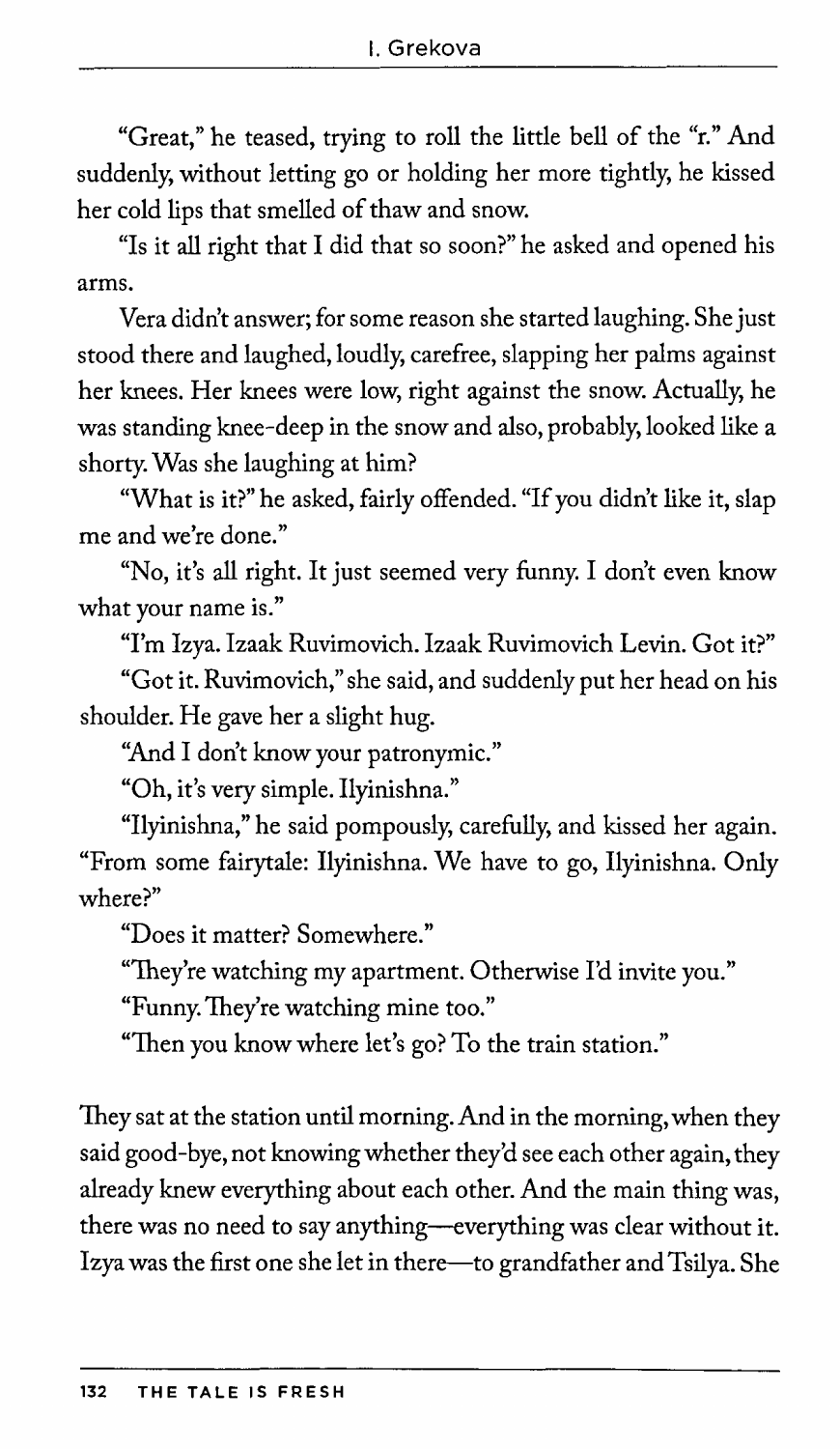didn't say it in words-he already knew everything about her.

"My Nonsensishna," he said, kissing her good-bye.

Two weeks later they got married, and two weeks after that Izaak Levin was arrested. They managed to meet again only in 1916, when Izya was released from prison and almost immediately sent to the front. He spent only two weeks in Petrograd. They only lived together for two weeks, twice, before the revolution. It was all right-they were young. Their happiness lay ahead of them. It was waiting for the revolution---and the revolution came.

The boy was three years old in 1920, but he was born in 1917, in Petrograd, at the very same time as the February revolution.

Vera Levina was walking down the street on a windy winter evening, gasping at the wind, and with excitement. Here, finally, it was beginning, it had started! Here it was--the Revolution! The very same one they had fought for, died for, spent time in prisons, escaped from exile and hard labor. Was it really? It was! All the horrors were in the past: the police, the gendarmes, and those terrifying drunk ones, with their hiccups and "God Save the Tsar," who had killed grandfather and Tsilya. Nothing like that would ever happen again! The revolution had always been in the future, but now it was here, here it was, you could touch it with your hand. Revolution on the streets of Petrograd! The sky shook and burned with an amber smoky glow, and here and there shots cracked merrily, harmless and not at all frightening. Vera tried to see, as she used to, grandfather and Tsilya, but the image she always saw had gone fuzzy, slipped to one side. And what she did manage to see wasn't the same-not alive, not terrifying. It was as if grandfather had stopped running and was lying peacefully on the ground, stretching out his long legs, while Tsilya didn't want to appear at all-she flickered for a minute and disappeared. "Have they really let me go?" Vera thought. That was just as unlikely as the revolution.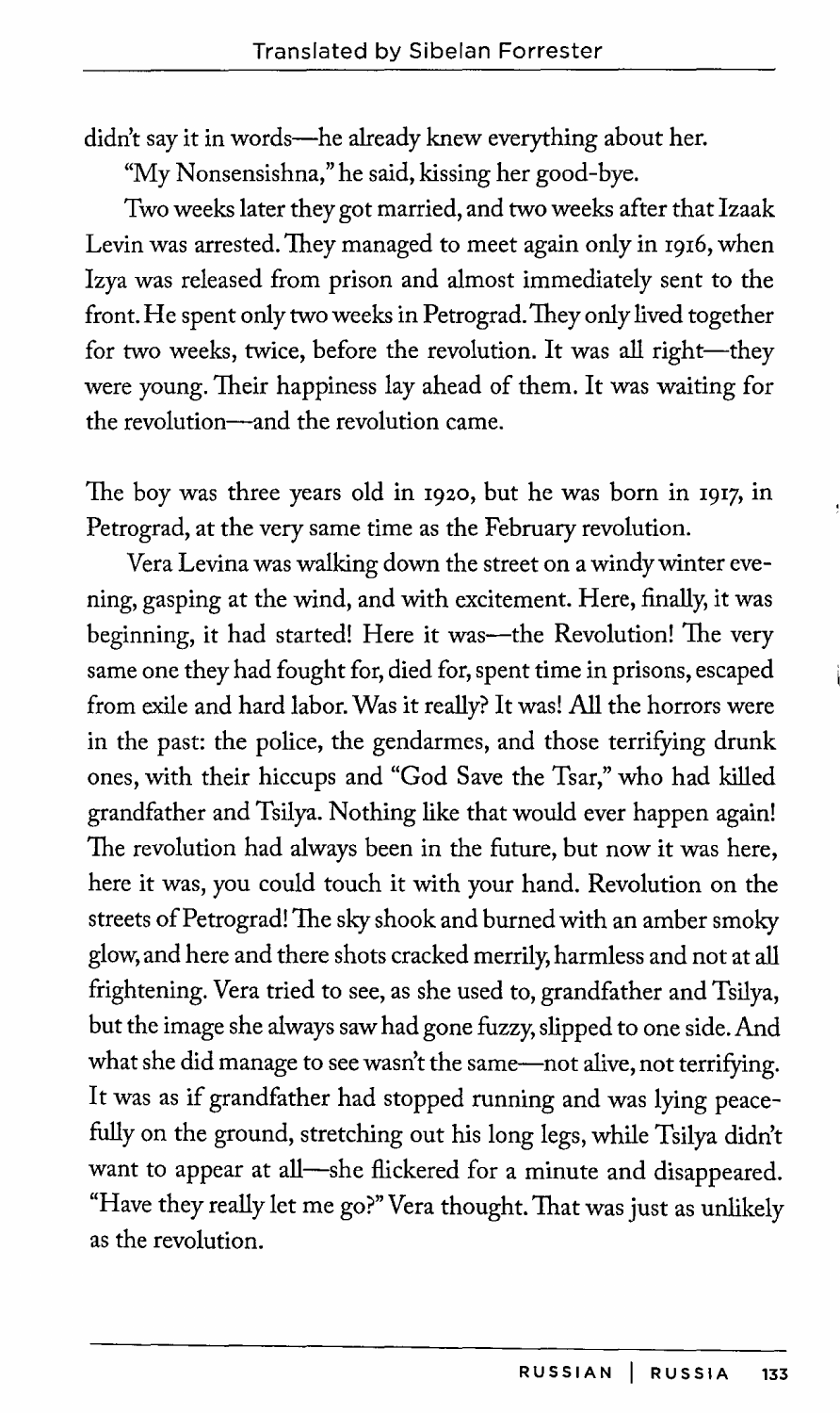Logs were piled up on the corner, under a torn-off sign that flapped loudly in the wind: a barricade. An aged, solidly bearded soldier in a fur hat, grunting, was piling the logs higher. Vera stopped beside him.

"Soldier, say, soldier," she said.

"What is it?" the soldier answered reluctantly.

"How is it?" she asked.

She herself didn't know"how is it."Maybe she wanted the soldier to confirm her joy, her pride. To praise her for the revolution, or something.

"You should be away from here, miss," the soldier said gloomily.

Then something incomprehensible happened. She heard a kind of cold, fine chirp, not outside-no, but inside her, in herself. Vera thought the chirp was funny, but something in her chest stopped her from laughing. She waved her mitten at the soldier and softly, her boots slipping, started to fall to one side against the beams. Suddenly she saw her grandfather: alive, laughing, with a handsome beard. He was sitting on the chair under the clock, and little Tsilya sat on his lap, playing with his watch chain.

The soldier bent over. He saw her pale face, blue-tinged, the rounded lids on her partly closed eyes, and out of the corner of her mouth-a wavering black string: blood.

"Oh Lord, they've wounded her. Mother of God," he said, catching Vera under her arms. The little miss turned out to be unexpectedly heavy. So that's what it was ...

"Ah, you little birdie," the soldier said bitterly and protectively.

He picked Vera up in his arms and took her off to an army field hospital. That night they operated on her, and toward morning Konstantin Levin was born.

"It's you, it's you," Izaak Levin repeated pointlessly, kneeling beside Vera's cot, kissing the rough woolen blanket. He was thin and scary,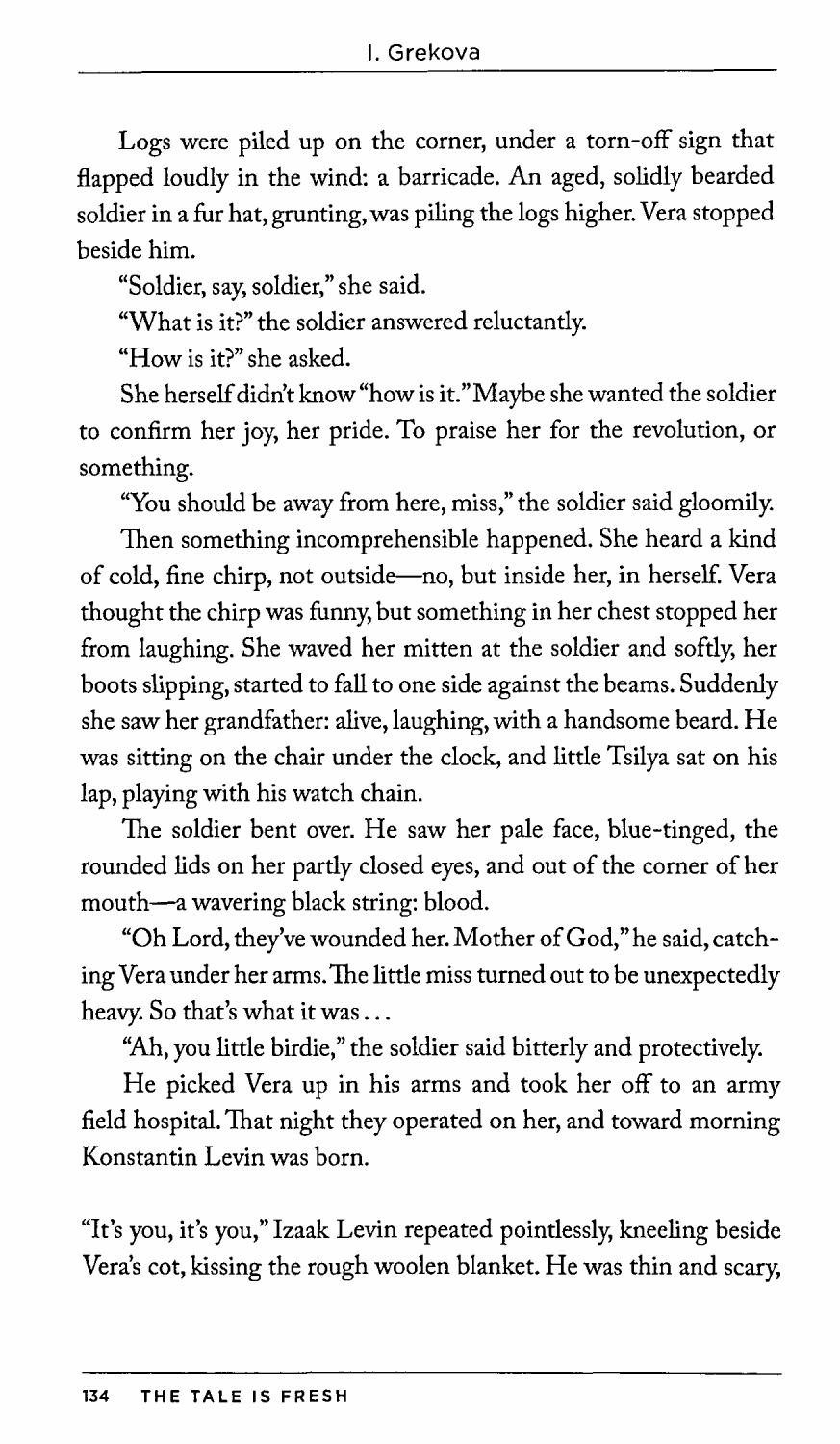with white lips, in a short fur coat with a Mauser at his belt. He'd come home from the front for one day, and the next day he had to go back. Perhaps he had even deserted-Vera didn't quite understand. She was lying with her weak arms spread on top of the blanket, but for some reason he wasn't kissing her hands but the blanket, and he kept repeating: "It's you." Suddenly he remembered the baby boy. The boy was superfluous, unreal, had no significance. Only she existed, Vera-alive!

"How's the boy," he asked. In essence, he wasn't concerned with the boy. He asked in essence just out of politeness.

A little smile fluttered on Vera's pale lips.

"He's very nice, very nice," she answered in a whisper. "I have no milk. What should we call him?"

"Doesn't matter," said Izaak. "It's you."

And Vera named the boy Konstantin.

And did she ever get it for that from Izya, when they finally saw each other! The boy was already six months old when his father found out for the first time what his name was.

"What lack of forethought!" shouted Izaak. "Konstantin Levin! Why not just call him Evgenii Onegin? Or Childe Harold? You've disgraced him for his whole life. Everyone's going to ask him: has it been a long time since you made your appearance in the novel *Anna Karenina?"* 

"I just forgot," Vera said, laughing.

"Forgot what?"

"That there's an Anna Karenina. That there's a Konstantin Levin."

"Konstantin, and on top of that Izaakovich! A very attractive combination! Did you think at all about what they'd call him when he grew up?"

"No, I didn't think," Vera answered flippantly. "Maybe when he grows up there won't be any more patronymics. But for now everyone